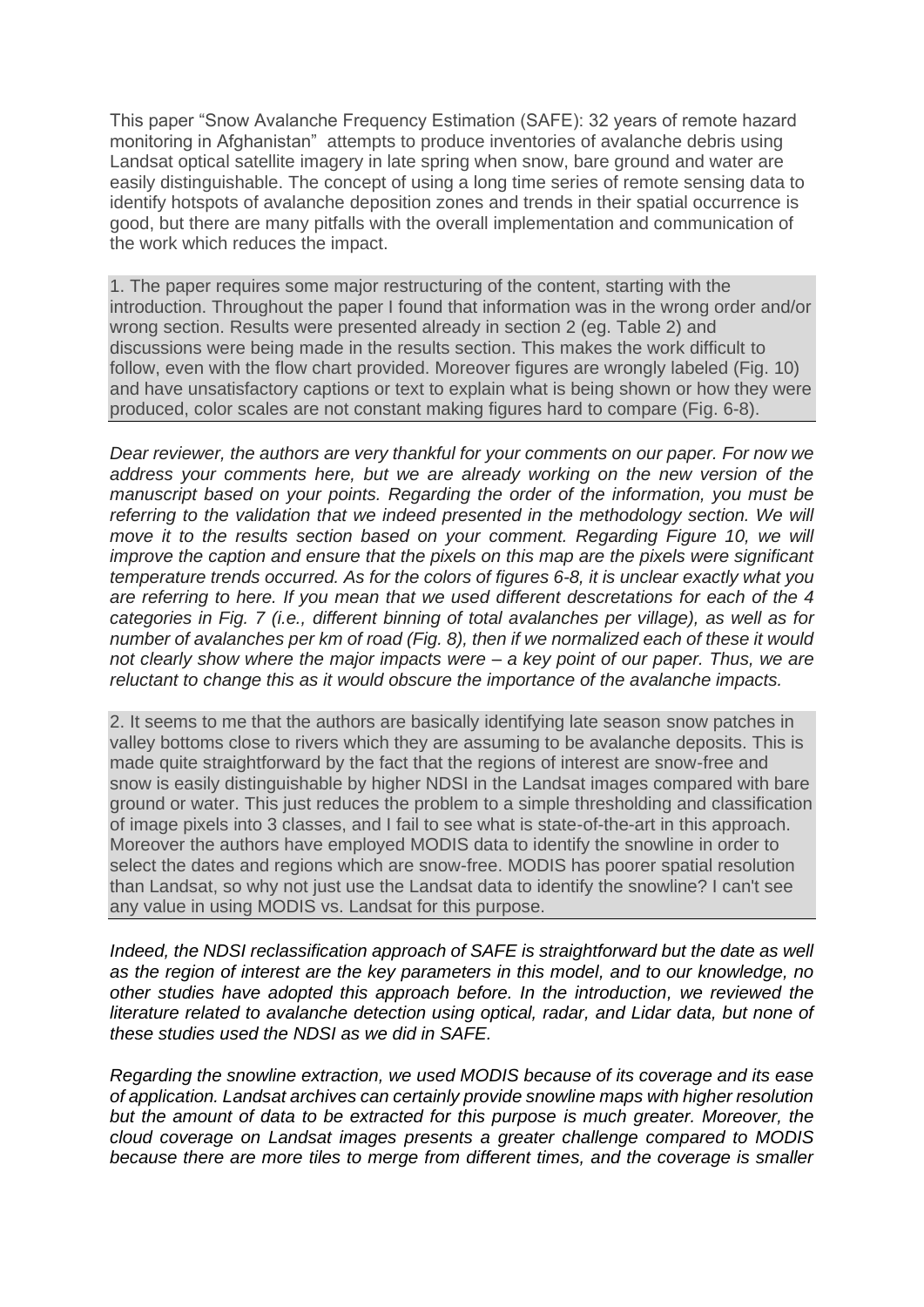## *than MODIS. MODIS was used to separate highlands from lowlands across the entire study area and a coarser resolution was acceptable for this purpose.*

3. Throughout the paper the authors emphasise that the approach is based on Landsat data and the use of the google earth engine because it should be used in areas where internet connection is poor. However, they also highlight that the main end-users of such a dataset are stakeholders and decision makers. Are these stakeholders and decision makers likely to be located in remote mountain villages or the main cities (where internet connection is presumably good)? Are local villagers in these mountain environments really likely to be making use of this dataset? I find it hard to believe that knowing where a large avalanche deposit has occurred several months prior to its detection is likely to be of interest to these people.

*Thank you for those comments. It is true that decision makers are potential users of SAFE, but academics and local research institutes can be potential users as well. There is no restriction of use of this model, and this is why SAFE was implemented in Google Engine, to be used in Europe, Central Asia, Andes, in big and well-connected cities, in small cities and villages in remote areas or wherever someone wants to and can use it. That is the point of open-access scripts such as SAFE. Stakeholders and decisions makers in remote mountain villages must not be excluded from this process and, in the mountains of Central Asia and nearby areas, in particular, these stakeholders are very interested and play an active role in hazard monitoring, mainly because of road blockages in winter. The road connections (and therefore the supplies in food, energy, medical supplies, and other items) to these villages are highly affected by snow avalanches and landslides. Hence, there is a critical need for local decision makers to have hazard frequency maps based on long-term data. Moreover, the remoteness of these villages where local stakeholders reside does not mean that they do not have internet access or competent personal to run SAFE, and we know by experience that such models can be easily run in small towns of high Badakhshan in Afghanistan or Tajikistan where this study was conducted. We could have decided to design SAFE as a toolbox (potentially for income) using expensive software, but this would not be useful in the local context where most of the agencies and stakeholders cannot afford expensive software or programs (and Google is a widely used browser that makes Google Engine a user friendly-interface for any stakeholder). Please remember that the high mountains of Central and East Asia are among the poorest regions of the world and residents are very vulnerable to these hazards. This is our primary target area for SAFE, although it certainly can be used in other mountain regions.* 

4. As pointed out by reviewer 1 the classification of avalanche size seems quite arbitrary and does not have much meaning when it is being detected late in the season after it has already partly melted out. It would be more meaningful to show for example a histogram of the avalanche size to show what is being detected rather than applying some random size classification to the detected deposits.

*The size classification was actually based on the distribution of our "avalanche surface areas" as shown in Figure 5a. We thought about classifying our deposit zones based on EAWS, 2018 classification, but our surface areas did not match this universal classification. Additionally, it was stated in review 1 that snow avalanches sizes must be classified by volume; however, the two datasets published on EnviDat (https://www.envidat.ch/#/metadata/satellite-avalanche-mapping-validation) were actually classified by area (m²), therefore we retained our size classification based on surface area.*